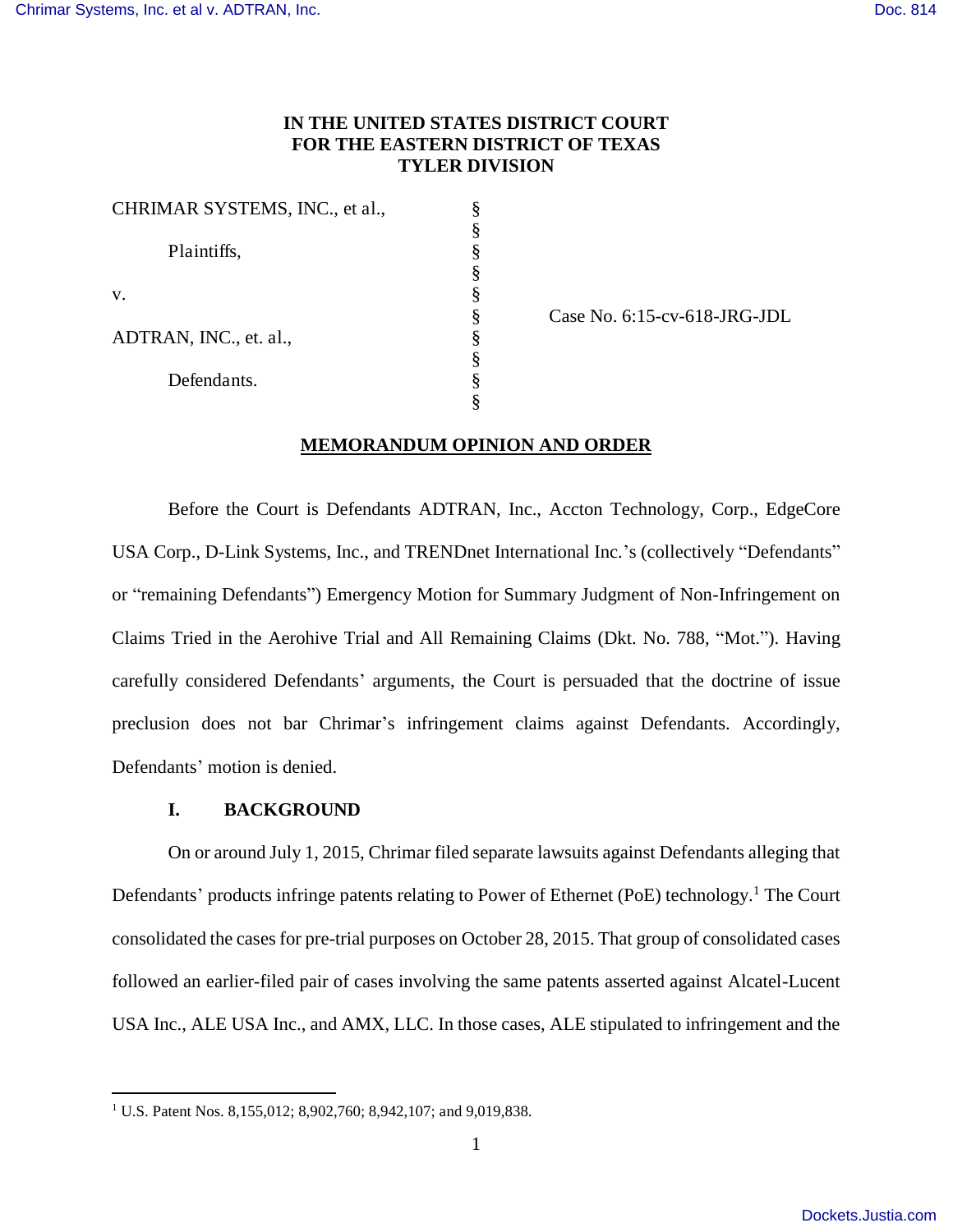remaining issues proceeded to trial in October 2016. The jury returned a verdict that Chrimar's patents were not invalid, that ALE had failed to prove its counterclaims, and that Chrimar was entitled to damages for ALE's infringement.

After the ALE trial, Chrimar moved to consolidate the remaining Defendants in the second group of cases into a single trial. All Defendants opposed consolidation for trial, strenuously contending that there were not sufficiently common issues to be tried. (Dkt. No. 620.) The Court denied Chrimar's Motion to Consolidate and found that there was no "uniform thread across all Defendants that would warrant combining all seven cases for a single trial." (Dkt. No. 681 at 4.)

However, upon learning that the jury in the most recent trial (Chrimar v. Aerohive) found on January 6, 2017, that Aerohive's products do not infringe the patents-in-suit, Defendants have amazingly reversed course 180 degrees, and now contend that the dissimilarity between their respective products is "immaterial" and that the Aerohive verdict disposed of the "identical issue" of infringement. (Mot. at 12.) Specifically, Defendants' contend that the doctrine of issue preclusion bars Chrimar's claims against the remaining Defendants because the Aerohive jury must have necessarily found that every possible implementation of the 802.3af/at standards does not infringe the patents-in-suit.

Chrimar responds that the Aerohive jury did not necessarily find that every implementation of the PoE standards infringes the asserted claims, and that the evidence presented at trial does not support application of the doctrine of issue preclusion.

#### **II. LEGAL STANDARDS**

In patent infringement cases, regional circuit law governs the question of whether issue preclusion applies. Soverain Software LLC v. Victoria*'*s Secret Direct Brand Mgmt., LLC, 778 F.3d 1311, 1314 (Fed. Cir. 2015). Issue preclusion is an equitable doctrine that "prohibits a party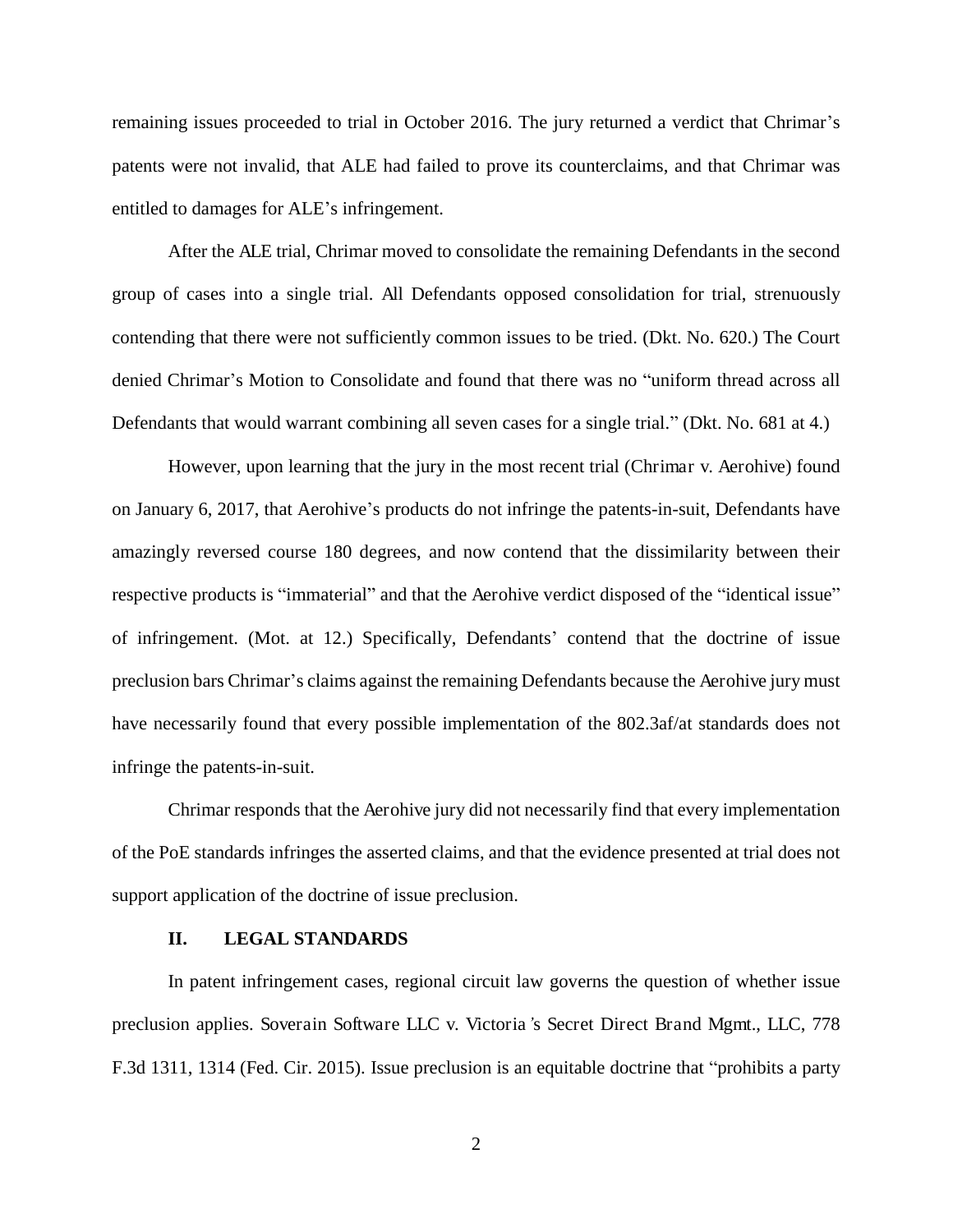from seeking another determination of the litigated issue in the subsequent action." State Farm Mut. Auto. Ins. Co. v. LogistiCare Sols., LLC, 751 F.3d 684, 689 (5th Cir. 2014). Issue preclusion applies when (1) the identical issue was previously adjudicated; (2) the issue was fully and fairly litigated; (3) the determination of the issue was necessary to the resulting judgment; and (4) there must be no special circumstance that would render preclusion inappropriate or unfair. State Farm Mut. Auto. Ins. Co. v. LogistiCare Sols., LLC, 751 F.3d 684, 689 (5th Cir. 1994).

## **III. ANALYSIS**

The thrust of Defendants' motion is that infringement in the Aerohive trial turned on a single issue that was necessarily resolved by the jury: whether the asserted claims of the patentsin-suit cover every possible implementation of the PoE standards. However, even a cursory review of the trial record reveals that evidence presented to the jury relating to infringement was not confined to this discreet theory. In fact, Aerohive's non-infringement positions, as set forth Mr. Geier, almost exclusively focused on the absence of claim elements in the accused products—not the standards.

For instance, when prompted to explain the basis for his non-infringement opinion, Mr. Geier testified that "not all the claim elements were found in the product." (Jan. 5, 2017 A.M. Trial Tr. At 31:3–6 (emphasis added).) On cross-examination, Mr. Geier conceded that the testing he performed to determine whether the Aerohive products infringe "didn't involve the standard," and that he "was actually testing the products." (Id. at 49:18–22.)

Aerohive's Motion for Judgment as a Matter of Law Pursuant to Fed. R. Civ. P. 50(a) (Dkt. No. 777) further confirms this position. Indeed, Aerohive argued that no reasonable jury could find that the Aerohive infringes the '012 patent because the accused products do not contain the "distinguishing information" and a "path coupled across" elements. (Id. at 2.) Aerohive also argued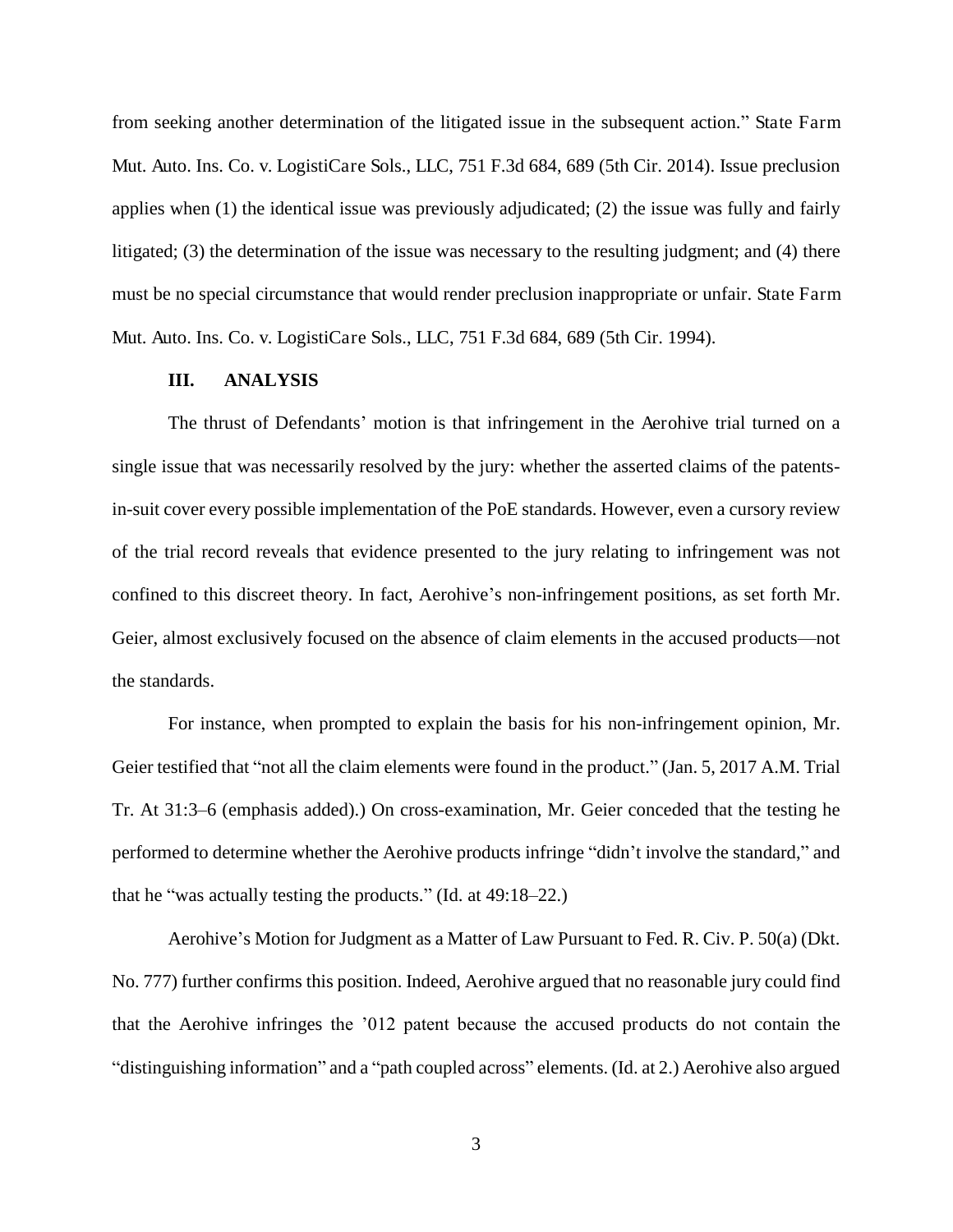that the '107 and '838 patents could not be infringed as a matter of law because the "convey information" and "path coupled across" elements were absent from the accused products. (Id. at 2–3.) Finally, Aerohive contended that there is also no infringement of the '760 patent as a matter of law because the products lack the "path coupled across" element. (Id. at 3.)

These non-infringement arguments regarding the "path coupled across" elements are consistent with the testimony of Mr. Geier, who ran various electric multi-meter testing on the accused products to determine whether this element was present. He provided no meaningful analysis for the jury to conclude that the PoE standards did not contain a "path coupled across" requirement. If the jury found Mr. Geier's testimony credible, then it could have arrived at its verdict without considering the relationship between the asserted claims and the PoE standards. This forecloses any grant of summary judgment based on issue preclusion.

As Defendants concede, "a general jury verdict can give rise to collateral estoppel only if it is clear that the jury necessarily decided a particular issue in the course of reaching its verdict." United Access Techs., LLC v. Centurytel Broadband Servs. LLC, 7778 F.3d 1327, 1331 (Fed. Cir. 2015). Having reviewed the record, the particular basis on which the jury relied to find noninfringement is not sufficiently clear to the Court. It may be, as Defendants contend, that the jury found that the asserted claims do not cover any implementation of PoE standards. It may also be the case that the jury simply relied on Mr. Geier's expert testimony to conclude (without even considering the scope of the standards) that the accused Aerohive products lack necessary claim elements. It may even be true that the jury agreed with Mr. Geier that there was not sufficient evidence to establish that Aerohive's products comply with the PoE standards in the first place. (See Jan. 5, 2017 A.M. Trial Tr. At 49:15–17, 55:11–14.) This variety of possibilities prevents the application of issue preclusion.